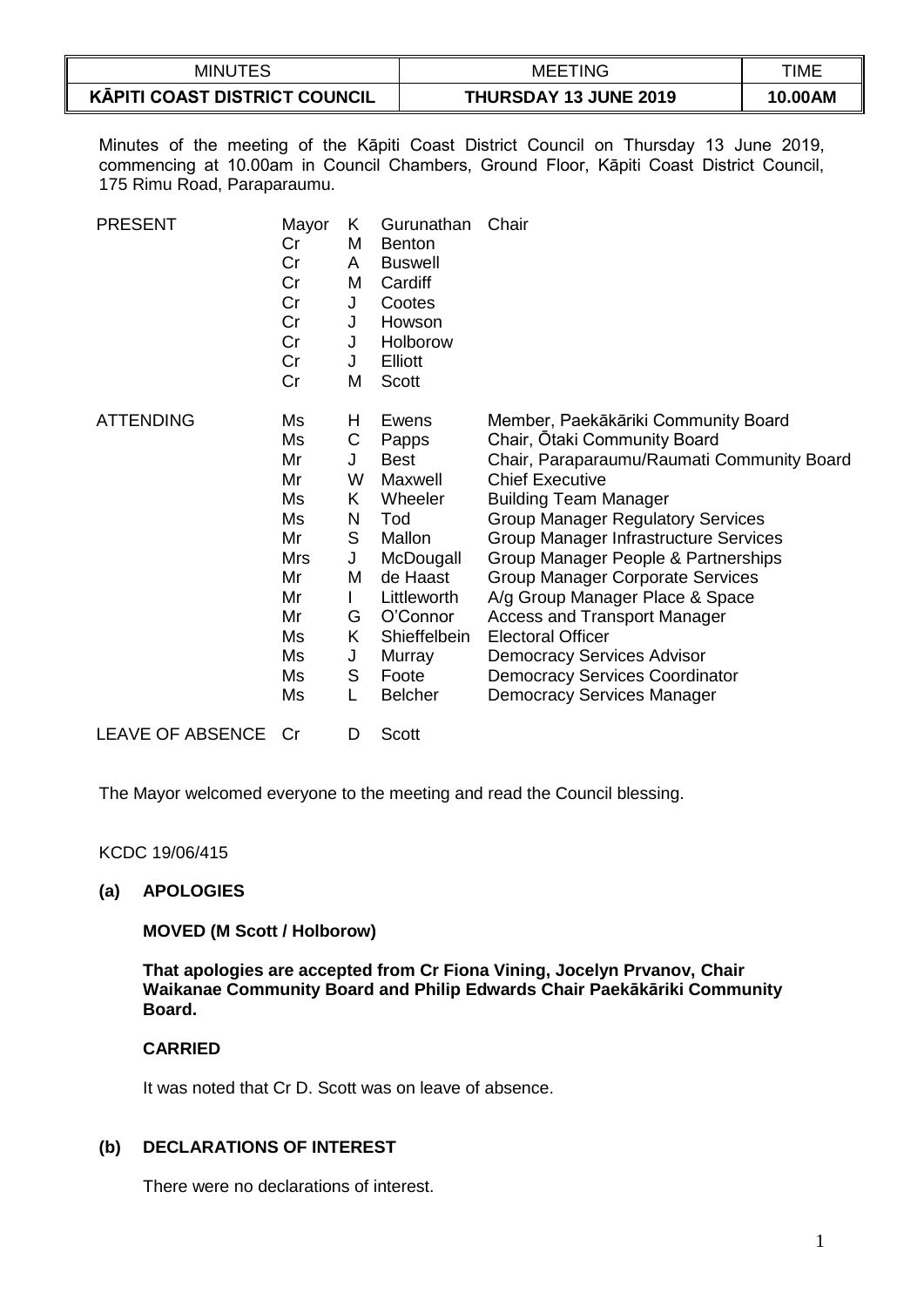| MINU<br><b>ITES</b>           | 'INC<br>MEE           | TIME    |
|-------------------------------|-----------------------|---------|
| KĀPITI COAST DISTRICT COUNCIL | THURSDAY 13 JUNE 2019 | 10.00AM |

#### KCDC 19/06/416 **MEMBERS' BUSINESS**

(c) Matters of an Urgent Nature:

# KCDC 19/06/417 **PUBLIC SPEAKING TIME (for items relating to the agenda)**

Josette Howell presented a petition and spoke in relation to item 6 on the agenda, Kāpiti Coast Districtwide Speed Limit Review and answered members' questions.

#### KCDC 19/06/418 **MEMBERS' BUSINESS**

(a) Public Speaking Time Responses:

No further responses were required.

(b) Leave of Absence:

# **MOVED (Holborow / Cardiff)**

**That a Leave of Absence be granted to Cr Benton from 16 July to 20 August 2019.**

# **CARRIED**

(c) Matters of an Urgent Nature

There were no Matters of an Urgent Nature.

### KCDC 19/06/419 **KĀPITI COAST DISTRICTWIDE SPEED LIMIT REVIEW STAGE TWO (2018-2019) (IS-19-770)**

Glen O'Connor and Sean Mallon spoke to the report and answered members' questions.

There is a broad set of criteria including safety, vehicle movements and traffic numbers that are considered when reviewing speed limits. Guidelines and rules are set by the New Zealand Transport Agency and the Ministry of Transport.

Speed limits must be reflective of the average speed that people are travelling in that street or road. There are mechanisms to reduce the average speed that people are travelling by physically changing the road environment, for example by changing kerb lines, narrowing roads and putting in raised tables so that people have to drive more slowly.

There is a current list of priorities that staff are working on based on accident history and based on the work programme with NZTA. Areas of concern could be included on the register of areas where there are concerns in terms of speed, safety and accident history.

Staff would arrange for a review of chevrons at Victor Road and Rosetta Road intersection and S bend in Raumati to assess if they are still fit for purpose.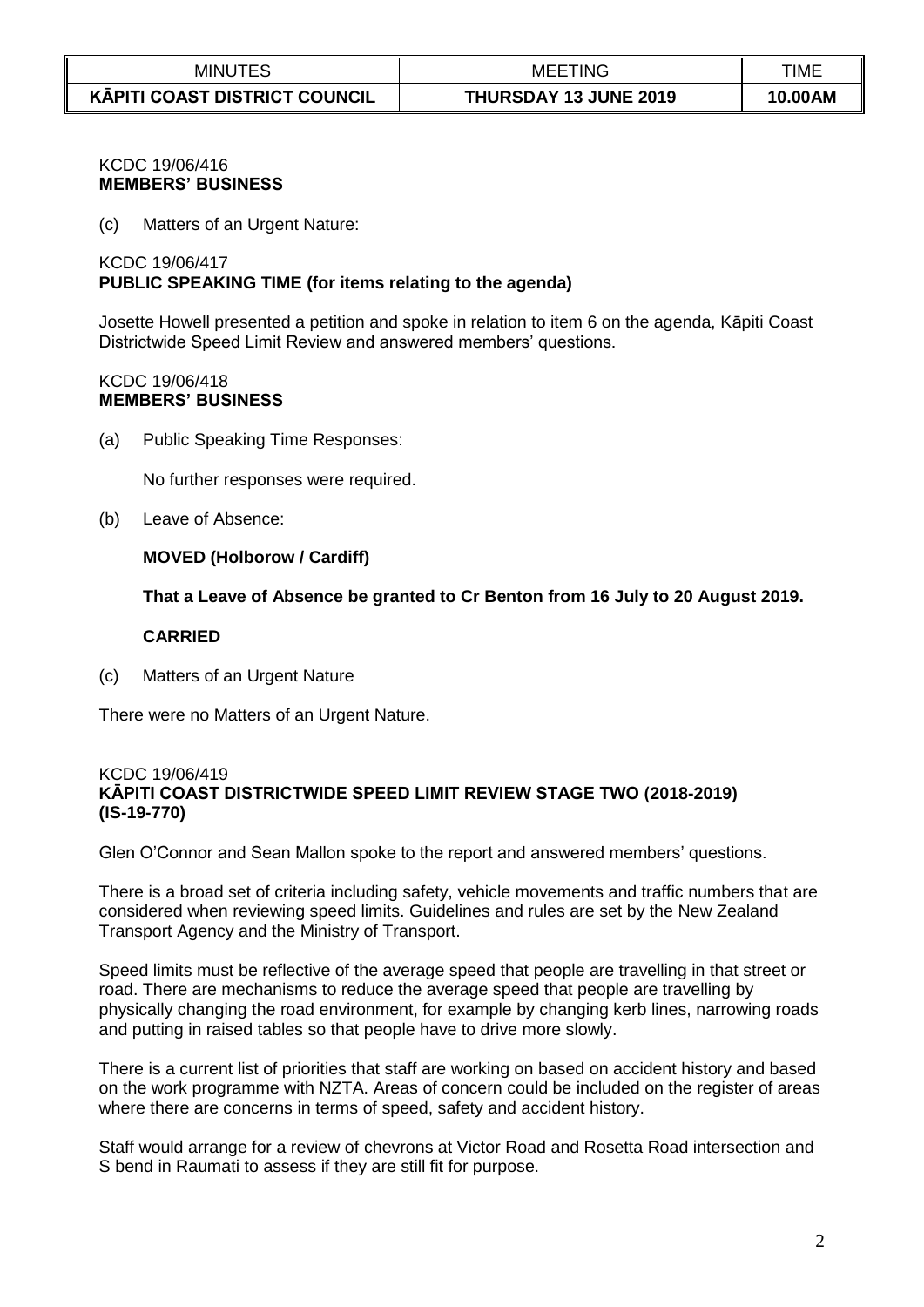| <b>MINUTES</b>                       | <b>MEETING</b>               | TIME    |
|--------------------------------------|------------------------------|---------|
| <b>KĀPITI COAST DISTRICT COUNCIL</b> | <b>THURSDAY 13 JUNE 2019</b> | 10.00AM |

It was confirmed that the request in the petition presented by Ms Howell could not be accommodated because technically the request is outside the specification criteria that need to be applied when reducing speed on roads, and based on the assessment of risks in and around that area. Staff would talk with Ms Howell about what may be able to do to enhance a change in behaviour such as advanced notification of speed limits.

*Cr Benton left the Chamber at 10.30am and returned at 10.40am Cr Elliott left the chamber at 10.36am and returned at 10.38am*

Mayor Gurunathan requested that staff supply a written response to Ms Howell.

Staff were thanked for their work.

# **MOVED (Elliott / M Scott)**

**That Council approves setting the speed limits as proposed in Appendix 1 of report IS-19-770.** 

**That the Council approves to set the date of effect of the speed limit changes as proposed in report IS-19-770 at Monday 15 July 2019.**

**That Council approves amending the Speed Limits Bylaw 2015 by replacing the definition of the Rule from the Setting of Speed Limits Rule 2003 to the Setting of Speed Limits Rule 2017.**

### **CARRIED**

KCDC 19/06/420 **AMENDMENT TO THE DOG CONTROL BYLAW 2019 (RS–19-810)**

Natasha Tod introduced the report.

#### **MOVED (Holborow / Buswell)**

**That Council approve the amendment to remove the Waikanae Estuary Scientific Reserve from Schedule Two of the Dog Control Bylaw 2019.**

# **CARRIED**

#### KCDC 19/06/421 **SUBMISSION TO MBIE ON BUILDING SYSTEM LEGISLATIVE REFORM (RS-19-824)**

Katharine Wheeler introduced the report, spoke to a presentation and answered members' questions.

*Cr Elliott left the chamber at 11.18am and returned at 11.25am*

It was noted that the language in the submission around the use of the fee towards improving the sector needs to be enhanced and the language around section 4.6 needs to be quite directory that it should be compulsory and there need to be some lines as to how the current insurance that the builder is required to take might be able to be transferred across into the ownership of the home owner.